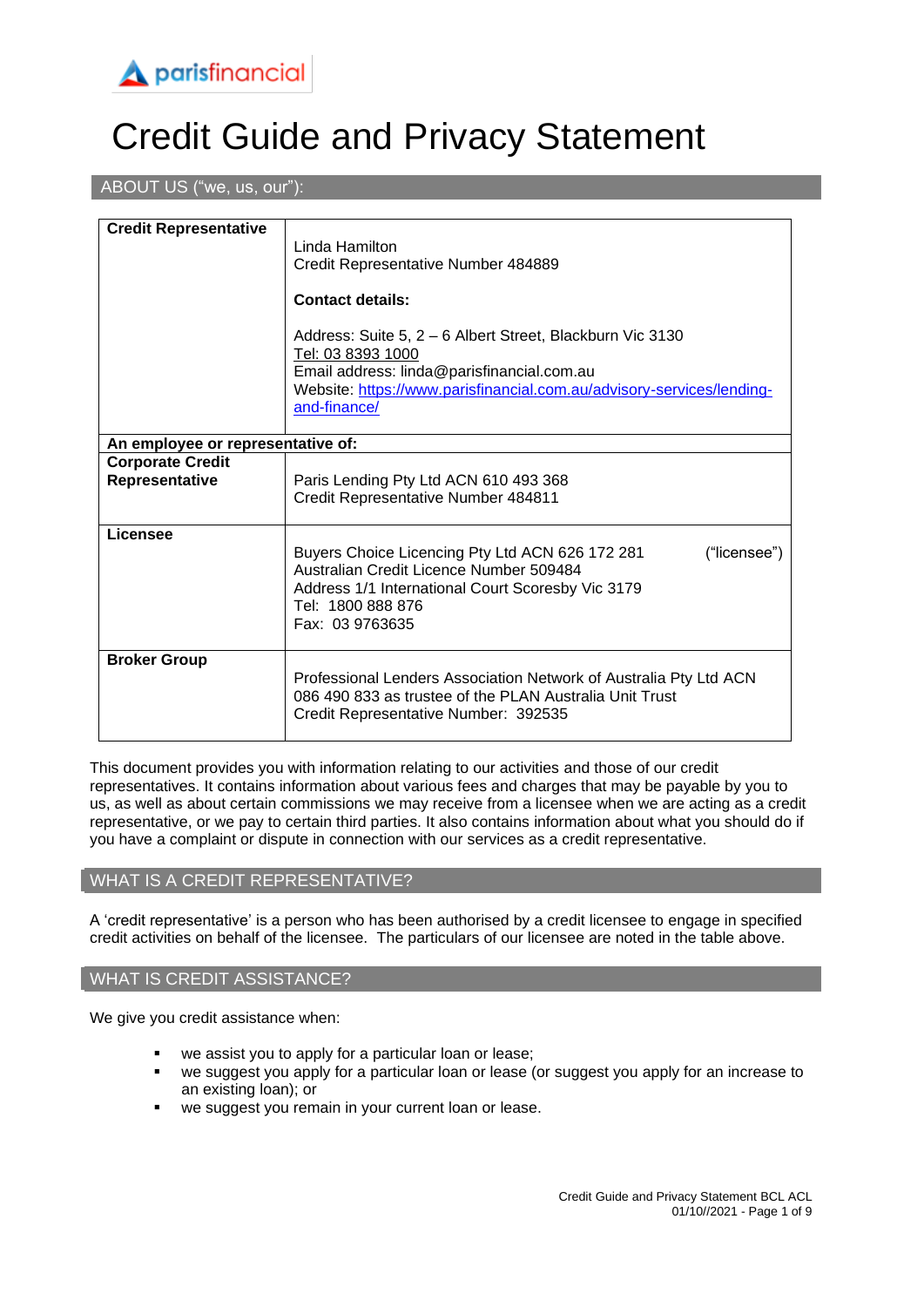

#### THE ASSESSMENT WE NEED TO DO BEFORE GIVING YOU CREDIT ASSISTANCE

Before we provide credit assistance to you, we assess whether the particular loan or lease is suitable for you. To do this, we need to make reasonable inquiries and verify that:

- the loan or lease or increase will meet your requirements and objectives; and
- you can meet the proposed repayments.

We won't be able to give you credit assistance if our assessment shows that:

- you won't be able to meet the proposed repayments without substantial hardship; or
- the loan or lease won't meet your requirements or objectives.

#### GETTING A COPY OF OUR ASSESSMENT

If we provide you with credit assistance, you can ask us for a copy of our assessment any time up to 7 years after we provide you with a credit assistance quote. To request a copy please contact us. We will provide you with a copy:

- within  $7$  business days after the day we receive your request  $-$  provided you make the request within 2 years of the date of our credit assistance quote; or
- otherwise, within 21 business days after the day we receive your request.

#### INFORMATION ABOUT THE LICENSEE AND ITS CREDIT REPRESENTATIVES

We act as a credit representative of the licensee. The particulars of our licensee are noted in the table above. We are authorised to engage in credit activities including providing credit assistance and acting as an intermediary on its behalf.

Subject to meeting credit criteria, we are able to assist you to obtain loans and leases for you from a broad range of lenders and lessors through our Broker Group.

The following are the Top 6 residential lenders and % of business written in the previous financial year:

| Lender                       | % of Business |
|------------------------------|---------------|
| Macquarie Bank Limited       | 55%           |
| ANZ Bank                     | 13%           |
| Firstmac                     | 13%           |
| <b>Commonwealth Bank</b>     | 11%           |
| <b>Bank of Melbourne</b>     | 5%            |
| <b>Liberty Financial</b>     | 2%            |
| People's Choice Credit Union | $1\%$         |

The following is a list of all the lenders with which I have accreditation:

| <b>Residential Lender</b>          | Lenders I am accredited for |
|------------------------------------|-----------------------------|
| 86400                              |                             |
| <b>Adelaide Bank</b>               | ⋉                           |
| <b>AMP</b>                         | $\bowtie$                   |
| <b>ANZ</b>                         | ⋈                           |
| <b>Australian Financial (HLCA)</b> |                             |
| <b>Auswide Bank</b>                | ×                           |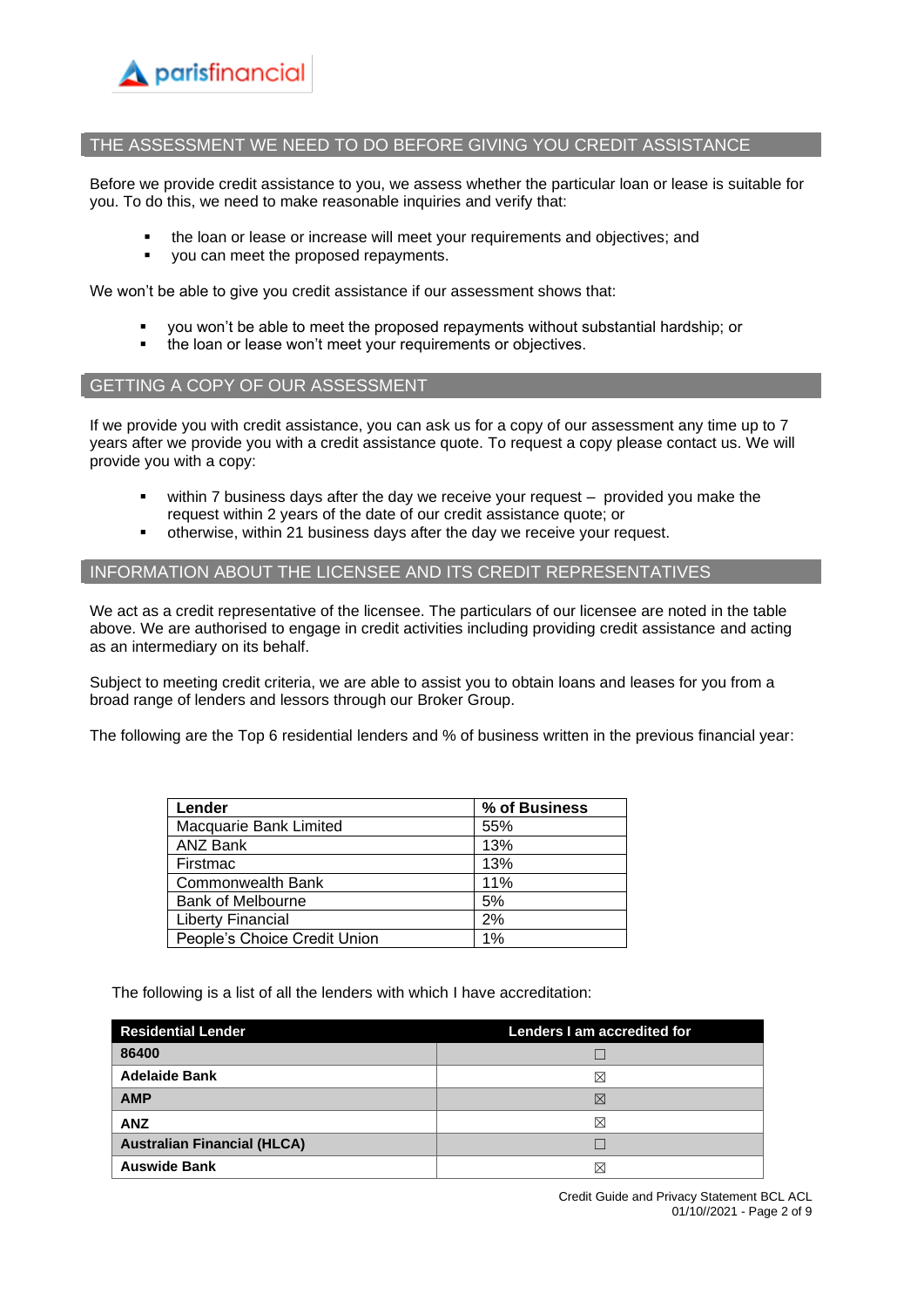| parisfinancial |  |
|----------------|--|
|                |  |

| <b>Bank First</b>                   | $\Box$      |
|-------------------------------------|-------------|
| <b>Bank of Melbourne</b>            | ⊠           |
| <b>Bank of Queensland</b>           | П           |
| <b>Bank SA</b>                      | П           |
| <b>BankWest</b>                     | 区           |
| <b>Better Choice</b>                | П           |
| <b>Beyond Bank</b>                  | $\boxtimes$ |
| <b>Bluestone</b>                    | ⊠           |
| <b>Brighten</b>                     | $\Box$      |
| <b>CBA - Colonial</b>               | ⊠           |
| <b>Citibank</b>                     | 区           |
| <b>Credit Union SA</b>              | □           |
| <b>Emoney</b>                       | 区           |
| <b>Firefighters Mutual Bank</b>     | П           |
| <b>FirstMac</b>                     | 区           |
| <b>Granite</b>                      | $\boxtimes$ |
| <b>Health Professionals Bank</b>    | П           |
| <b>Heartland</b>                    | П           |
| <b>Heritage</b>                     | 区           |
| <b>HomeStart Finance</b>            | П           |
| <b>ING</b>                          | $\boxtimes$ |
| Keystart                            | П           |
| <b>Latitude Financial</b>           | $\Box$      |
| <b>LaTrobe Financial</b>            | ⊠           |
| <b>Liberty Financial</b>            | 区           |
| <b>Macquarie Bank</b>               | ⊠           |
| <b>ME Bank</b>                      | $\boxtimes$ |
| <b>Metro Finance</b>                | П           |
| <b>Moneyplace</b>                   | □           |
| <b>Mortgage Mart</b>                | П           |
| <b>Mortgage Ezy</b>                 | □           |
| <b>MyState</b>                      | $\Box$      |
| <b>NAB</b>                          | $\boxtimes$ |
| <b>Newcastle Permanent</b>          | $\Box$      |
| <b>Oak Capital</b>                  | $\boxtimes$ |
| <b>People's Choice Credit Union</b> | $\boxtimes$ |
| <b>Pepper Money</b>                 | $\boxtimes$ |
| <b>PLANCustom</b>                   | $\boxtimes$ |
| <b>PLANExcel</b>                    | $\boxtimes$ |
| <b>PLANLend</b>                     | ⊠           |
| <b>PN Bank</b>                      | $\Box$      |
| <b>Plenti</b>                       | $\Box$      |
| Resimac                             | $\boxtimes$ |
| <b>Resicom</b>                      | $\Box$      |
| <b>St George</b>                    | $\Box$      |
| <b>Suncorp</b>                      | $\boxtimes$ |
| <b>Teachers Mutual Bank</b>         | $\Box$      |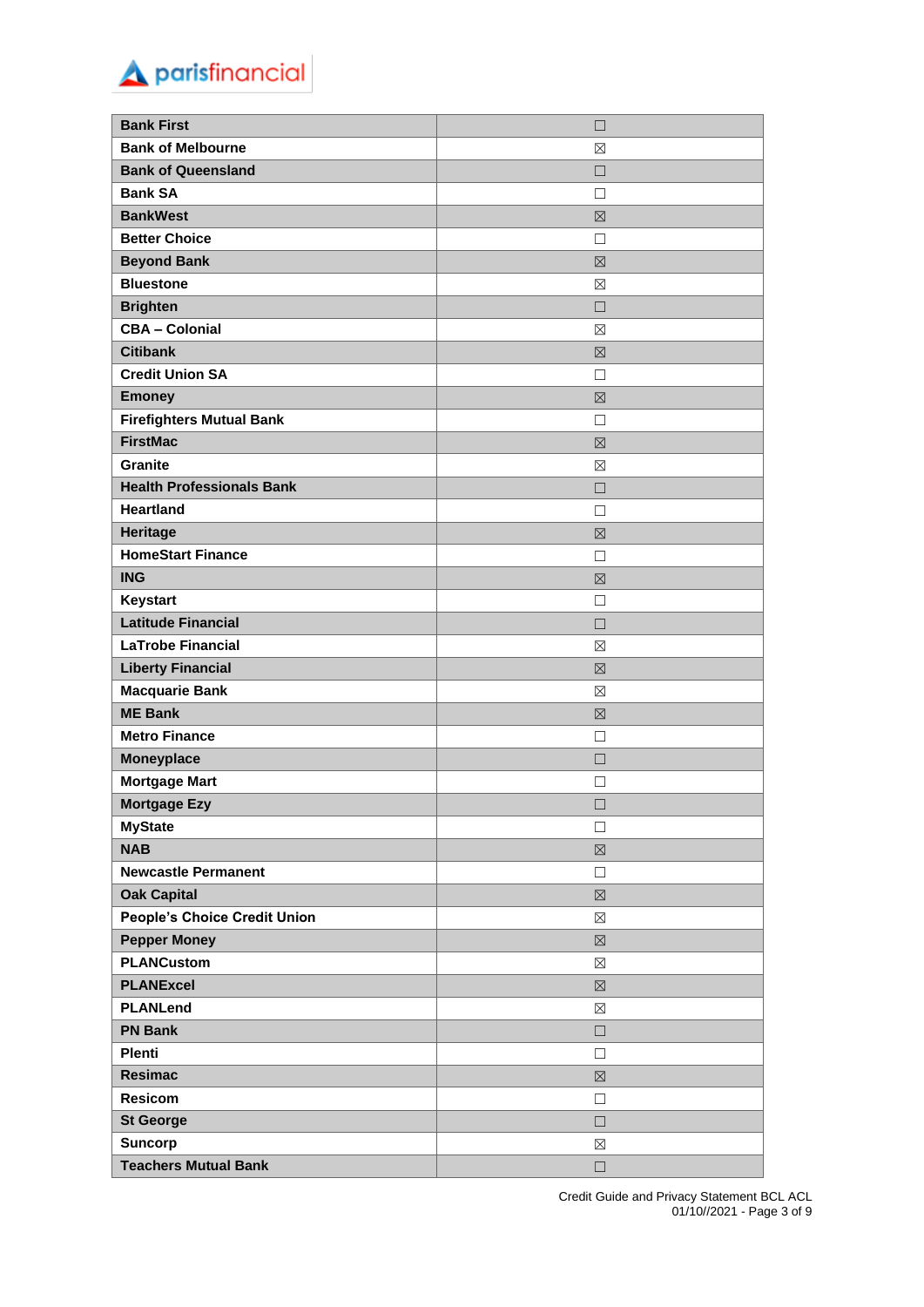

| <b>UniBank</b>           |             |
|--------------------------|-------------|
| Victorian Mortgage Group | $\boxtimes$ |
| <b>Virgin Money</b>      | ⋈           |
| Westpac                  | $\boxtimes$ |
|                          |             |

#### **OWNERSHIP**

We obtain mortgage aggregation services from the Broker Group. The Broker Group provides services at arm's-length to our business which include IT systems, loan information and lodgement systems, training and development, commission processing, conferences and professional development events, and assistance with regulatory and compliance obligations. In consideration of the services the Broker Group gives us, we pay fees to the Broker Group or the Broker Group retains some of the commission panel lenders pay on loans we arrange. We have access to Broker Group panel of lenders including Broker Group branded products.

### **FEES AND CHARGES**

#### FEES PAYABLE FOR THE PROVISION OF CREDIT ASSISTANCE

We may charge a fee for providing credit assistance or associated with providing credit assistance. More detail about those fees will be set out in a quote we will give to you before we provide you with credit assistance.

#### FEES PAYABLE IN RELATION TO ACTING AS A CREDIT REPRESENTATIVE

We may receive remuneration from our employer, our licensee and/or Broker Group. We do not charge you any fees or charges in relation to acting as a credit representative.

#### OTHER FEES AND CHARGES

You may have to pay other fees and charges (such as an application fees, valuation fees and other fees) to the lender, lessor or other parties. You should review the disclosure documents and your loan contract or lease for further details of any such fees and charges.

### **COMMISSIONS**

#### COMMISSIONS WE RECEIVE FROM OUR LICENSEE

The Broker Group receives commissions from lenders and lessors and pays us commission in relation to loan contracts or leases for which we act as a credit representative and provide credit assistance. The total amount of commission we may receive in relation to your loan or lease may vary depending on the lender or lessor, the term, the features, the amount of the loan or lease you ultimately choose and the amount and timing of the repayments that you make.

Loan Contracts such as Home Loans, Investment Property Loans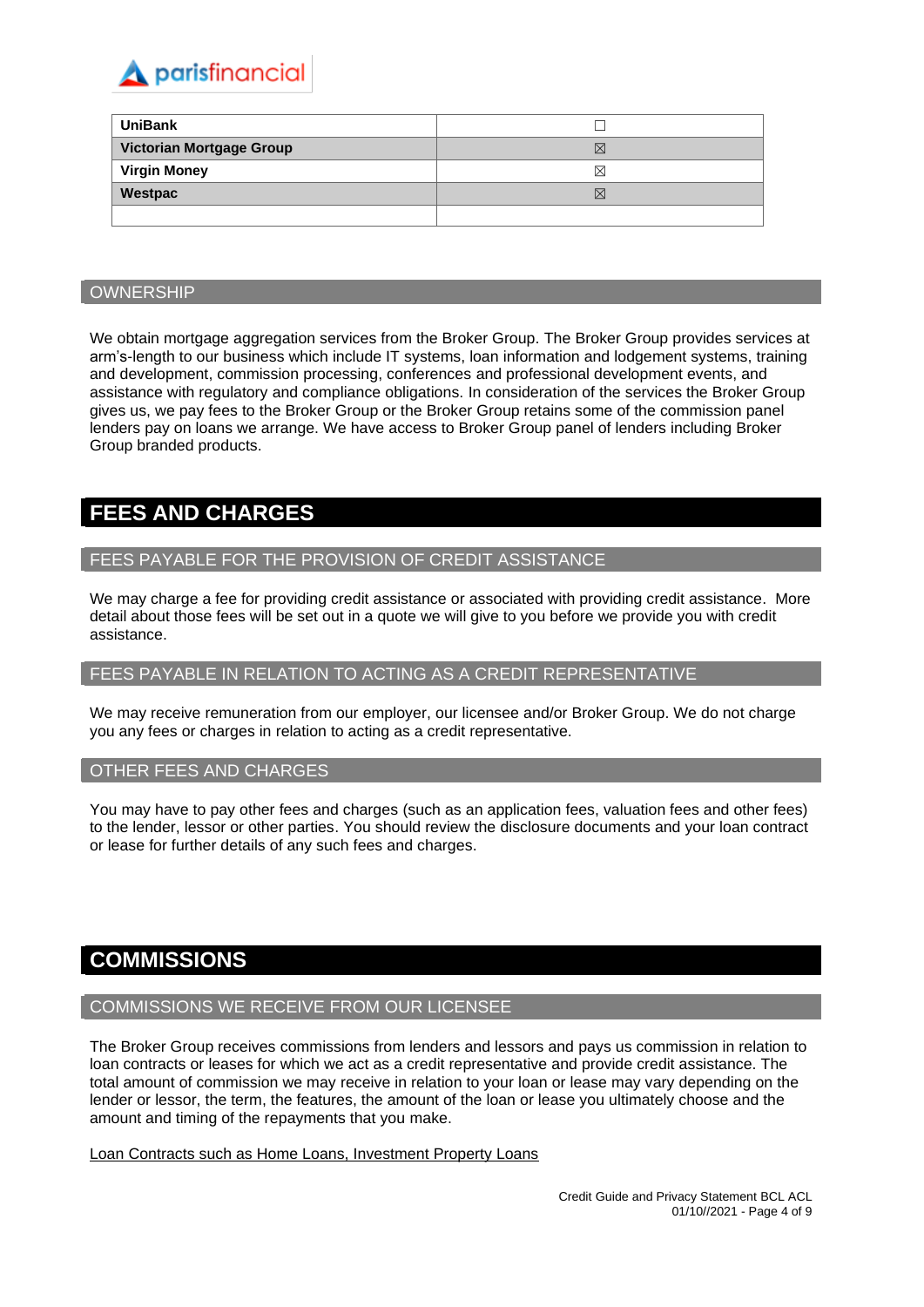Upfront commission payable by lenders in relation to home loans and investment property loans is calculated as a percentage of the loan amount and is generally in the range of .55% and .803% of the loan amount. It is usually paid after settlement of the loan.

Trail commission payable by lenders in relation to home loans and investment property loans is generally calculated regularly (monthly, quarterly, bi-monthly or annually) on the outstanding loan balance and is paid in arrears. The trail commission payable by lenders is generally in the range of 0.00% per annum and .385% per annum of the outstanding loan amount.

#### Personal Loans

Upfront commission payable by lenders in relation to personal loans is calculated as a percentage of the loan amount and is generally in the range of 1.65% and 2.75% of the loan amount. It is usually paid after settlement of the loan.

Trail commission payable by lenders in relation to personal loans is generally calculated regularly (monthly, quarterly, bi-monthly or annually) on the outstanding loan balance and is paid in arrears. The trail commission payable by lenders is generally in the range of 0.00% per annum and 0.00%per annum of the outstanding loan amount.

#### Leases

Upfront commission payable by lessors in relation to leases is calculated as a percentage of the lease amount and is generally in the range of 0% and *5%* of the lease amount. It is usually paid after settlement of the lease.

Trail commission is generally not payable in relation to leases.

Further details of the commission earned by us will be included in the credit proposal disclosure, which forms part of the Statement of Credit Assistance document, which we will provide to you at the same time as we provide you with credit assistance.

You can request information from us about the fees that we are likely to receive, how those fees are calculated, and our reasonable estimate of the fees or commissions that will be payable.

#### VOLUME BONUS ARRANGEMENTS

We and our Broker Group do not receive any volume based benefit for residential home loan products. However, from time to time we or the Broker Group may receive a benefit, directly by way of cash bonus or additional commissions or indirectly by way of training, professional development days or sponsorship, if we or the Broker Group write a particular volume of loans offered by lenders for products such as commercial and lease products.

#### COMMISSIONS PAYABLE BY US

If a third party has introduced you to us or referred you to us, we may pay them a commission or a fee. More detail about those payments will be set out in the credit proposal disclosure, which forms part of the Statement of Credit Assistance document, which we will give to you before we provide you with credit assistance.

We may obtain referrals from a range of sources, including real estate agents, accountants, financial planners or other people.

Further information about referral commissions, including our reasonable estimate of the amount of any commission payable and how it is calculated is available from us on request and will be included in the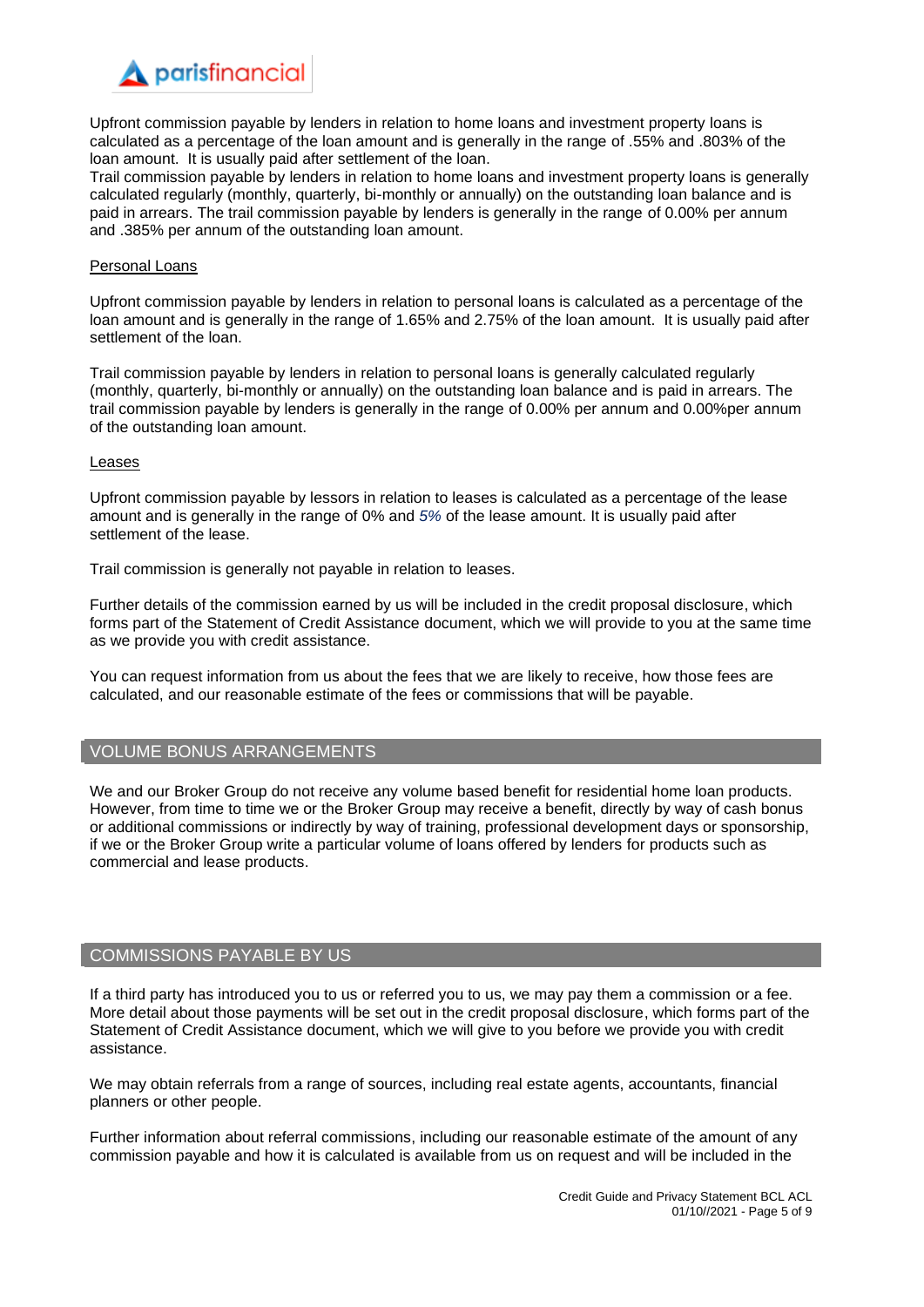credit proposal disclosure, which forms part of the Statement of Credit Assistance, which we will supply to you when we provide you with our credit assistance.

### **DISPUTES OR COMPLAINTS**

#### WHAT TO DO IF YOU HAVE A DISPUTE OR COMPLAINT?

We are committed to providing our customers with the best possible service. If at any time we have not met our obligations – or you have a complaint about any of our services – please inform us so we can work towards a resolution. We will endeavour to deal with your complaint promptly, thoroughly and fairly.

#### HOW TO MAKE A COMPLAINT AND THE COMPLAINTS PROCESS?

If you have a complaint, we request you follow these steps:

- 1. If your complaint is about your loan, in the first instance please contact your lender or credit assistance provider.
- 2. If your complaint has not been resolved to your satisfaction within 5 business days or if your complaint is about the services we provided to you, please contact the Licensee as listed in the table above.

**If you are having difficulties managing your debts, you can seek free assistance from the National Debt Helpline on 1800 007 007 or via the website [ndh.org.au.](http://ndh.org.au/)**

#### THIRD PARTY PRODUCTS OR SERVICES

If your complaint relates to a product or service acquired through a third party (for example, a lender) we may ask you to contact the relevant third party. They will deal with your complaint under their complaints resolution process.

If you are not satisfied with the resolution of your complaint by the third party under their complaints resolution process, you are entitled to have your dispute considered by their External Dispute Resolution Scheme. Please contact the third party for further details.

#### KEEPING YOU INFORMED

Our Complaints Area will acknowledge receipt of your complaint within one business day. If unable to resolve the complaint/dispute to your satisfaction within five business days, they will write to you advising the procedures we will follow in investigating and handling your complaint.

Within 30 calendar days from the date you lodged the complaint with us, we will write to you advising you the outcome of the investigation and the reason/s for our decision, or if required, we will inform you if more time is needed to complete the investigation.

#### STILL NOT SATISFIED?

If you do not think we have resolved your complaint to your satisfaction, you may take the matter – free of charge – to the relevant External Disputes Resolution Scheme (provided it is within the scheme's terms of reference) as detailed below. You may also refer the matter to the relevant External Disputes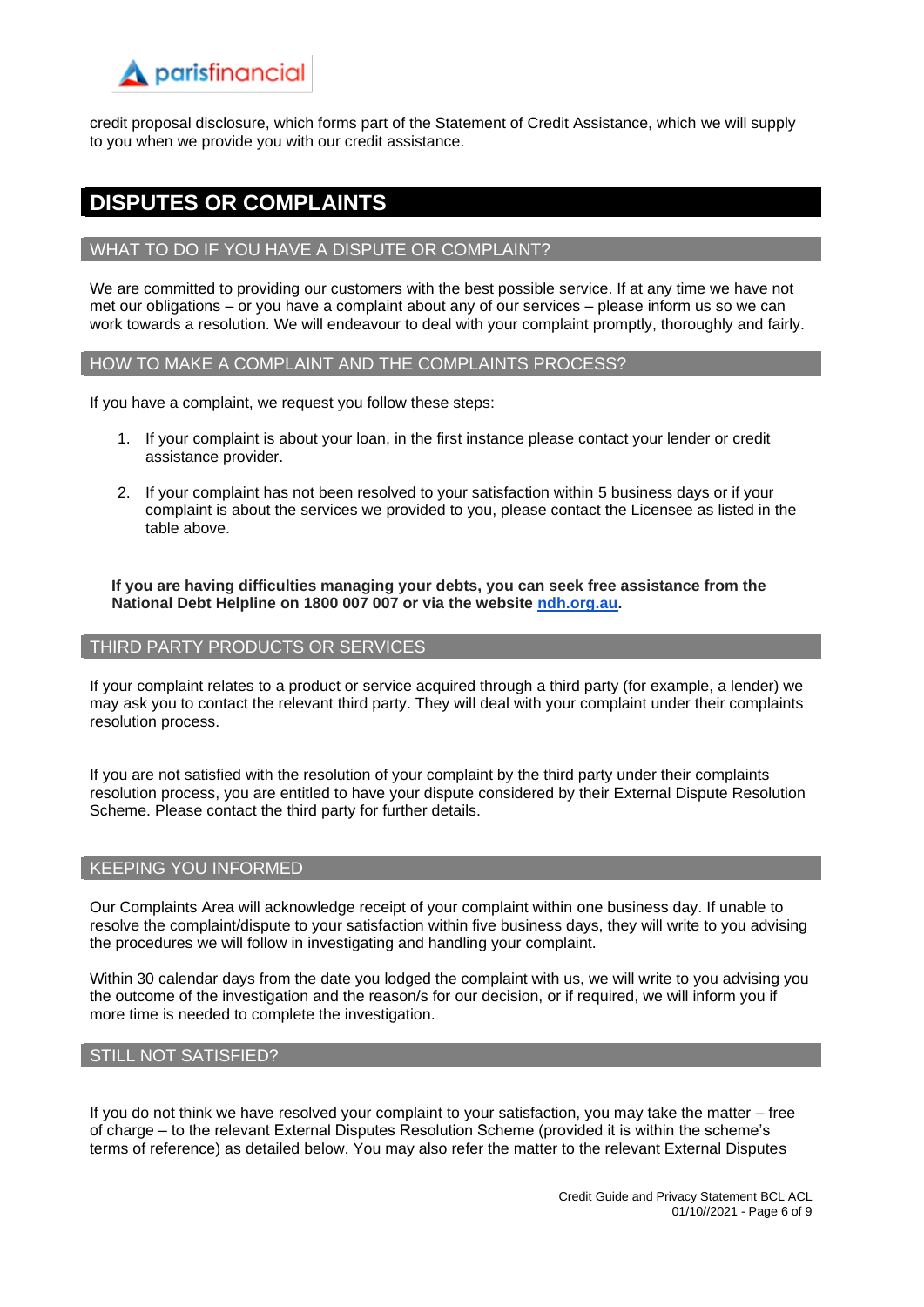Resolution Scheme at any time, but if our internal process is still in progress, they may request that our internal processes be complete before considering the matter further.

Our, and our licensee's external dispute resolution service provider is

- the Australian Financial Complaints Authority (AFCA), which can be contacted via:
	- Online: [www.afca.org.au](http://www.afca.org.au/)
	- Email: [info@afca.org.au](mailto:info@afc.org.au)
	- Phone: 1800 931 678
	- Mail: GPO Box 3 Melbourne VIC 3001

### **OTHER DISCLOSURES**

#### BROKER BENEFITS DISCLOSURES

In line with industry reforms, I am required to keep a register of benefits received from any lenders or aggregators to the value of \$100 or more which is kept current (over a rolling 12 month period and housed for 3 years). In the interest of transparency and good customer outcomes, an applicant may request a copy of this register to ensure there are no lender conflicts.

#### TIERED SERVICING DISCLOSURES

We have access to service programs available from some residential home loan providers. We access these services based on a number of measures. These programs promote preferential services to a customer and do not entitle us to additional payments or commissions or to preferential customer discounts.

### **PRIVACY STATEMENT**

#### ABOUT US ("we, us, our"):

We need to collect personal information about you to provide you with our broking & related services. This privacy statement tells you how we collect your information, what we use the information for and who we share the information with. If we collect information that can be used to identify you, we will take reasonable steps to notify you of that collection.

#### **How information is collected from you**

We will collect your information from you directly whenever we can, like from enquiries we make of you when you seek credit assistance from us. We may verify that information from sources referred to in the responses to those enquiries or in this privacy statement.

#### **How information is collected from other sources**

Sometimes we will collect information about you from other sources as the Privacy Act 1988 permits. We will do this only if it's reasonably necessary to do so, for example, where:

- we collect information from third parties about a loan or lease in relation to which you seek our services;
- we can't get hold of you and we rely on public information (for example, from public registers or social media) or made available by third parties to update your contact details; or
- we exchange information with your legal or financial advisers or other representatives.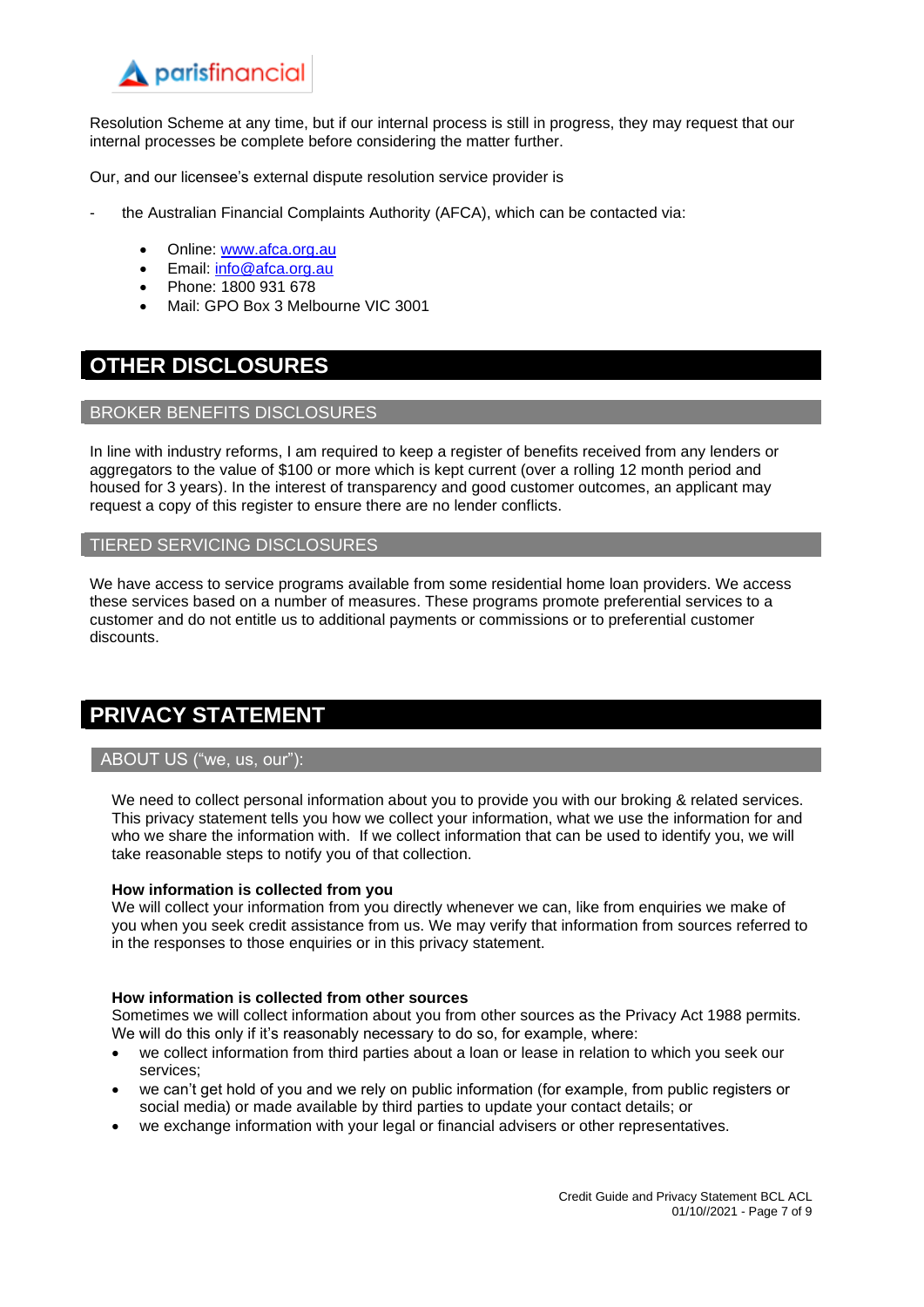#### **When the law authorises or requires collection of information**

Some law may require us to collect personal information about you. For example, we may require your information to verify your identity under Australian Anti-Money Laundering law.

#### **How your information may be used**

We may use your information for purposes including:

- giving you credit assistance;
- giving you information about loan products or related services including help, guidance and advice;
- considering whether you are eligible for a loan or lease or any related service you requested including identifying or verifying you or your authority to act on behalf of a customer;
- assisting you to prepare an application for a lease or a loan;
- administering services we provide, for example, to answer requests or deal with complaints;
- administering payments we receive, or any payments we make, relating to your loan or lease;
- telling you about other products or services we make available and that may be of interest to you, unless you tell us not to;
- identifying opportunities to improve our service to you and improving our service to you;
- telling you about other suppliers, with whom we have arrangements, that supply goods or services that may be of interest to you;
- allowing us to run our business efficiently and perform general administrative tasks;
- preventing or investigating any fraud or crime or any suspected fraud or crime;
- as required by law, regulation or codes binding us; and
- any purpose to which you have consented.

You can let us know at any time if you no longer wish to receive direct marketing offers from us. We will process your request as soon as practicable.

#### **What happens if you don't provide information?**

If you don't provide your information to us, it may not be possible to:

- assist in finding a loan or lease relevant to your circumstances;
- verify your identity or protect against fraud; or
- let you know about products or services that might be suitable for your financial needs.

#### **Sharing Your Information**

#### General

We may use and share your information with other organisations for any purpose described above.

#### Sharing with your representatives and referees

We may share your information with:

- your representative or any person acting on your behalf (for example, lawyers, settlement agents, accountants or real estate agents); and
- your referees, like your employer, to confirm details about you.

#### Sharing with third parties

We may share your information with third parties in relation to services we provide to you or goods or services in which we reasonably consider you may be interested. Those third parties may include:

- the Broker Group through whom we submit loan or lease applications to lenders or lessors on the Broker Group's panel. You can access the Broker Group's privacy notice at [www.planaustralia.com.au/privacy-](http://www.planaustralia.com.au/privacy)policy It sets out how that Broker Group manages your personal information and where you can find its privacy policy;
- if we are not an Australian Credit Licence holder, the Australian Credit Licence holder that authorises us to engage in credit activities. Our credit guide will tell you who that Australian Credit Licence holder is. If it is Buyers Choice Licencing Pty Ltd (BCL) you can view BCL's privacy notice at [www.buyerschoice.com.au](http://www.buyerschoice.com.au/) It sets out how BCL manages your personal information and where you can find its privacy policy;
- referrers that referred your business to us;
- financial services suppliers with whom we have arrangements;
- valuers;
- lenders, lessors, lender's mortgage insurers and other loan or lease intermediaries;